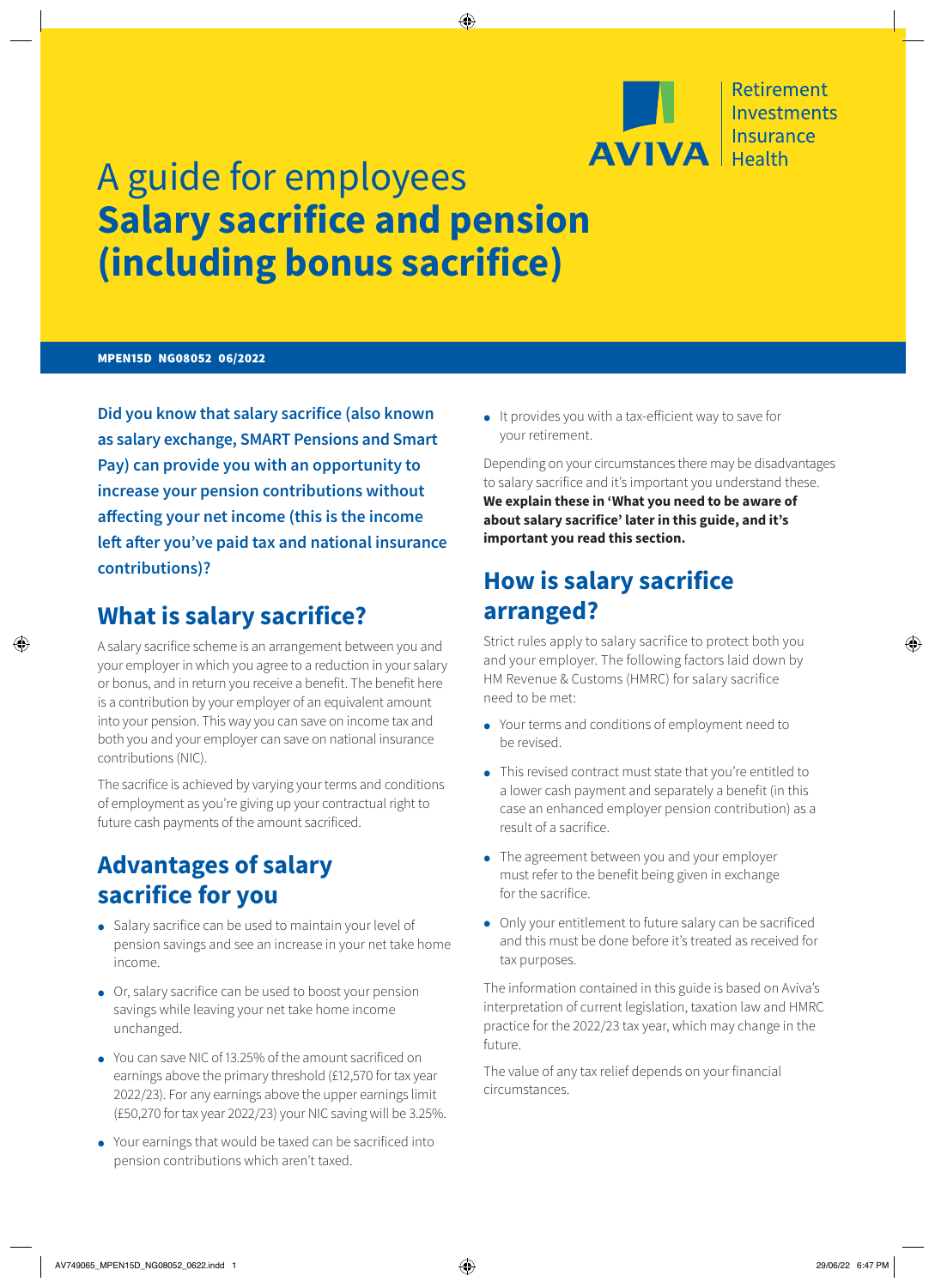**The purpose of this table is to demonstrate the amount by which your net (take home) income increases under salary sacrifice whilst maintaining the same total pension contribution. You can also choose to use the savings generated by salary sacrifice to increase your pension contribution which would mean that your take home income would be the same.**

**This is just an example calculation and how much you save will depend on by how much you choose to reduce your monthly pay.**

| <b>Basic rate tax payer</b>                                                      |                      |                         |  |
|----------------------------------------------------------------------------------|----------------------|-------------------------|--|
|                                                                                  | Non salary sacrifice | <b>Salary sacrifice</b> |  |
| Annual salary                                                                    | £30,000              | £28,500                 |  |
| Monthly salary                                                                   | £2,500               | £2,375                  |  |
| Employee contribution before tax relief                                          | £100                 | f()                     |  |
| Employee contribution after tax relief added                                     | £125                 | f()                     |  |
| Tax                                                                              | £290.50              | £265.50                 |  |
| National Insurance                                                               | £192.46              | £175.89                 |  |
| Take home pay*                                                                   | *£1,917.04           | *£1,933.61              |  |
| Employer contribution                                                            | £125                 | £250                    |  |
| Total invested per month in pension                                              | £250                 | £250                    |  |
|                                                                                  |                      |                         |  |
| Employer monthly NI saving which they may choose to<br>re-invest in your pension | £0                   | £18.81                  |  |
| • • •<br>---<br>$\sim$ $\sim$ $\sim$ $\sim$ $\sim$                               |                      |                         |  |

**\*Take home pay is £16.57 per month greater under salary sacrifice**

| <b>Higher rate tax payer</b>                                                     |                      |                         |  |
|----------------------------------------------------------------------------------|----------------------|-------------------------|--|
|                                                                                  | Non salary sacrifice | <b>Salary sacrifice</b> |  |
| Annual salary                                                                    | £60,000              | £58,500                 |  |
| Monthly salary                                                                   | £5,000               | £4,875                  |  |
| Employee contribution before tax relief                                          | £100                 | £0                      |  |
| Employee contribution after tax relief added                                     | £125                 | £0                      |  |
| Tax                                                                              | £952.67              | £902.67                 |  |
| National Insurance                                                               | £422.62              | £438.56                 |  |
| Take home pay*                                                                   | £3,504.71            | *£3,533.77              |  |
| Higher/Additional tax relief reclaimed via self-assessment                       | £25                  |                         |  |
| Final net income allowing for higher rate reclaim                                | *£3,259.71           | £3,533.77               |  |
| Employer contribution                                                            | £125                 | £250                    |  |
| Total invested per month in pension                                              | £250                 | £250                    |  |
|                                                                                  |                      |                         |  |
| Employer monthly NI saving which they may choose to<br>re-invest in your pension | £0                   | £18.81                  |  |

**\*Take home pay is £4.06 per month greater under salary sacrifice (after allowing for the higher rate tax relief that is claimed through self-assessment in the non salary sacrifice scenario).**

**Please note, the examples in this guide aren't appropriate for Scottish tax payers.**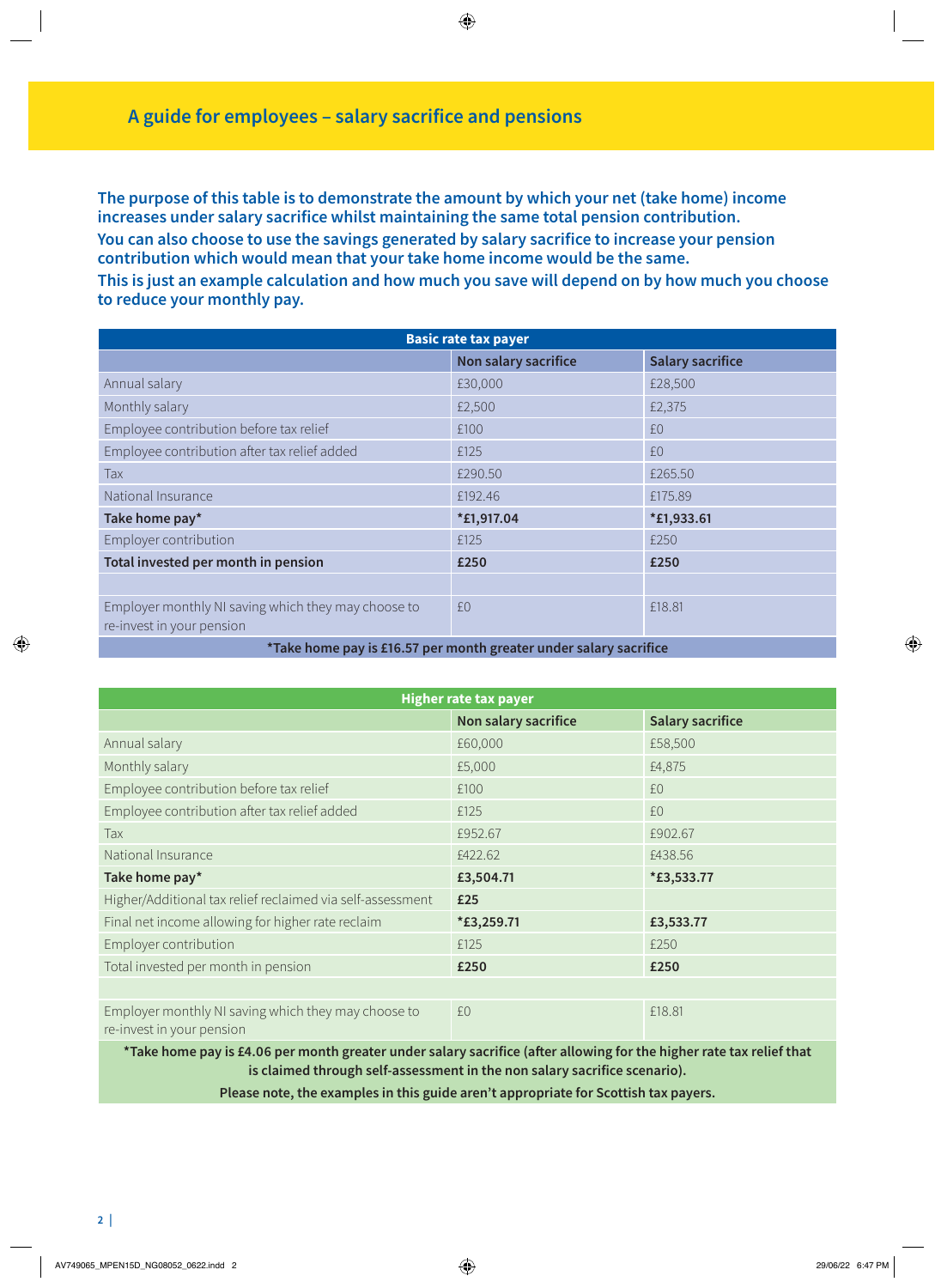### Example monthly payslip



There is not a set way in which salary sacrifice needs to be demonstrated on a payslip. Much of this will depend on the payroll system your employer uses and whether employee benefits are based on the higher or reduced gross salary.

### **What you need to be aware of about salary sacrifice**

Like any financial decision salary sacrifice is not suitable for everyone. You should be aware of the potential drawbacks and take these into account before deciding.

You need to be aware that salary sacrifice could affect your current or future entitlement to a range of state benefits, including the receipt of tax credits.

If your earnings (after salary sacrifice) fall below a certain limit (currently £6,396\* a year), you won't be eligible for:

- statutory sick pay;
- statutory maternity, paternity or adoption pay;
- incapacity benefit;
- jobseeker's allowance (although means-tested benefits may still be claimed).

If you've not paid enough NIC on your income, state pension benefits may also be reduced on retirement.

\*2022/23 limits

Salary sacrifice should not reduce your cash pay to below the national minimum wage. This means that if you're working full-time and earn around £15,000 a year or less, you should take care when considering any salary sacrifice scheme.

Any amount that you sacrifice is taken from your pay before tax is deducted. If you're a non-taxpayer (you earn less than your personal allowance), you don't benefit from the tax relief that a taxpayer would receive. If you're paying into a personal pension, it may be more cost effective to pay personal contributions rather than use salary sacrifice, as personal contributions are automatically deducted net of basic rate tax relief regardless of the amount you earn.

Other possible impacts are on your borrowing levels, such as mortgage borrowing, credit card and personal loan limits, income protection insurance benefits and redundancy entitlements.

Pay-related benefits, such as overtime payments, life insurance, salary increments and final salary pension benefits, may be calculated on your 'reference' salary, i.e. your salary before the sacrifice. This will depend on what your employer has stated in your employment contract.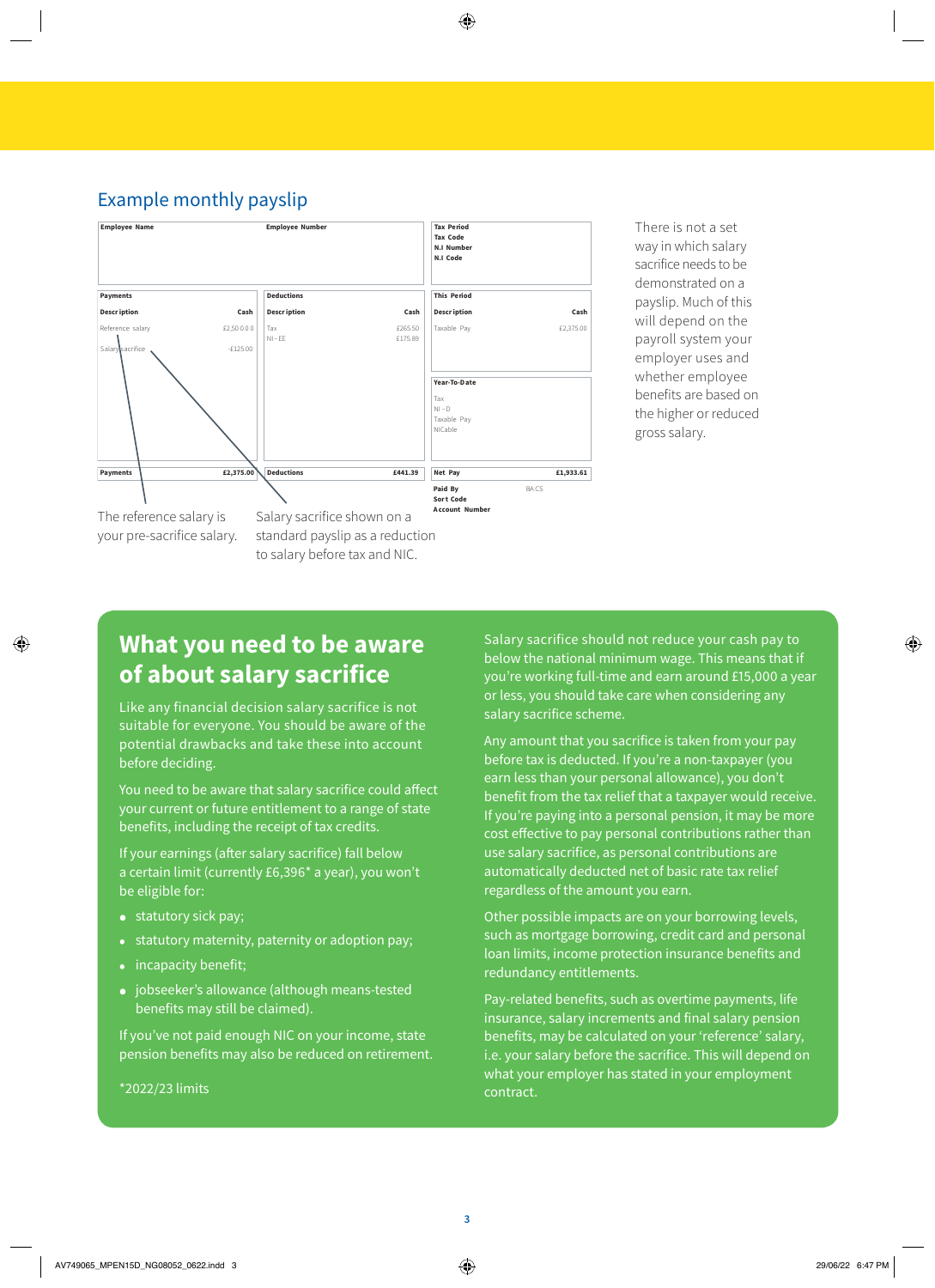# **Bonus sacrifice**

In the same way that you can sacrifice earnings for a non-cash benefit, such as pension contributions, you can also sacrifice some or all of your bonus.

## **Things to be aware of about bonus sacrifice**

- The bonus must be sacrificed before you receive it.
- You cannot change your mind once you've agreed to sacrifice the bonus.
- Bonus sacrifice can also affect your entitlement to state benefits.



† Your employer will decide how much of their saving will go into your pension. The maximum amount is 15.05% of the bonus. These calculations assume the employer contributes the maximum amount of their NI saving into your pension.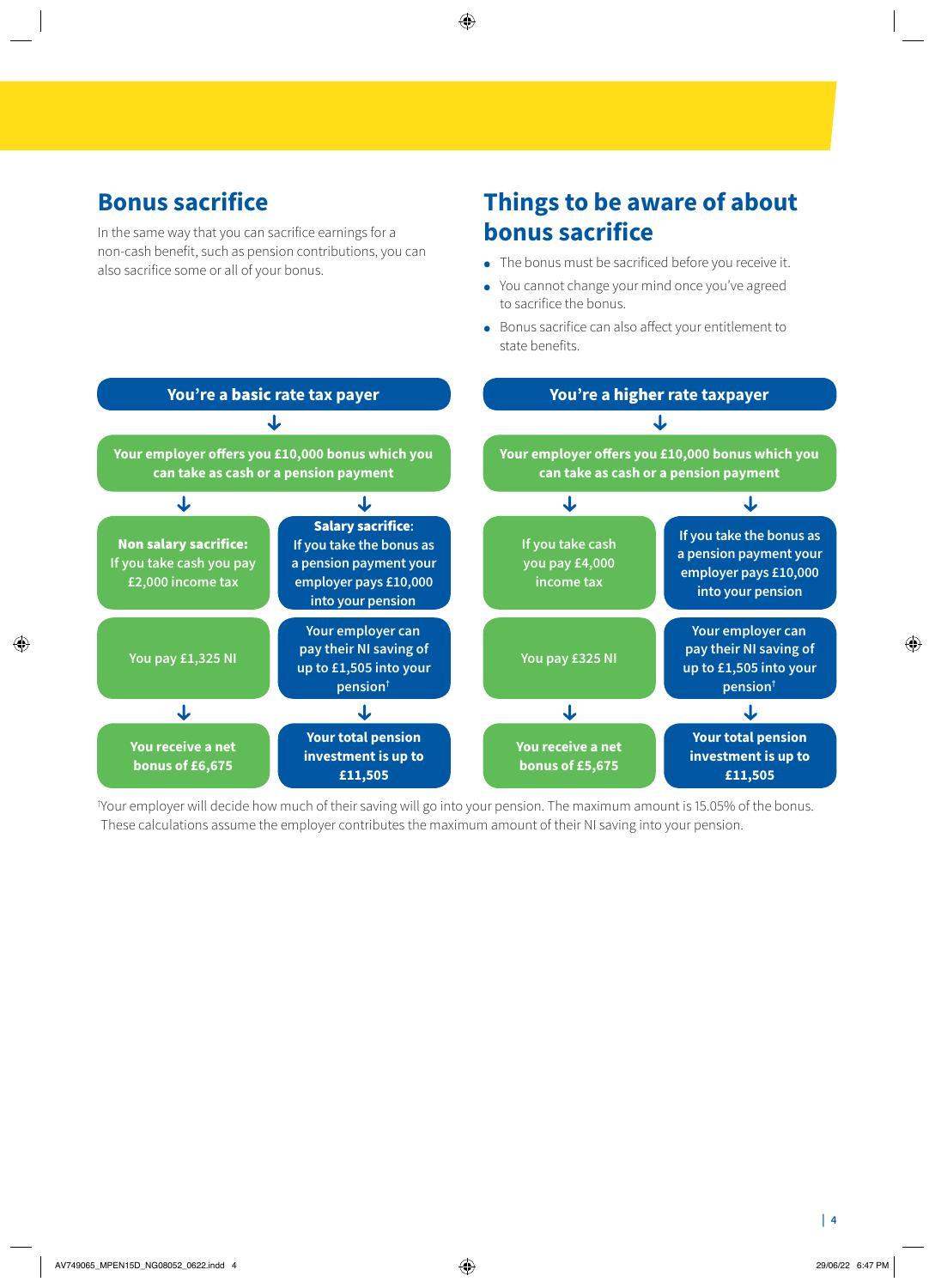### **Questions & answers**

#### **If I decide not to opt for salary sacrifice initially, when can I join in the future?**

Joining a salary sacrifice scheme is subject to eligibility, the terms and conditions of the scheme, your acceptance of a change to your contract of employment, and the scheme continuing in existence. You'll need to check with your employer if you can join the salary sacrifice scheme at a later date.

#### **Can I withdraw from salary sacrifice at any time?**

Subject to the rules of the salary sacrifice scheme of your employer, you can withdraw from salary sacrifice for pension at any time although you'll need to check with your employer to find out when you'll be able to choose salary or bonus sacrifice again.

#### **Are there any restrictions on eligibility for salary sacrifice?**

There are certain restrictions on eligibility. At any time during your employment your gross pay must not fall below the national minimum wage or national living wage rates, either before or after the salary sacrifice reduction. The rates from 6 April 2022 are:

- £6.83 for those aged 18–20
- £9.18 for those aged 21–22
- £9.50 for those 23 and over

You aren't able to sacrifice statutory maternity, paternity, adoption pay or sick pay. If you've already joined the scheme before taking maternity, paternity or adoption leave, you'll receive statutory maternity, paternity or adoption pay in full and employer contributions will be maintained at the level they were prior to you taking the leave, including the amount you would have been sacrificing. While in receipt of statutory sick pay, employer contributions will be based upon your sick pay received at the percentage agreed under your salary sacrifice agreement.

#### **How will salary sacrifice affect my tax credits?**

Tax credits are benefits for families with children and working people on low incomes. The amount of tax credits you receive depends on your total family income and your own family circumstances.

HMRC administers tax credits and for more information on how salary sacrifice could affect the amount of tax credits you receive, call the tax credits helpline on **0345 300 3900**.

#### **If I work additional hours, what rate will I get paid?**

Your terms and conditions of employment with your employer will show whether your overtime pay is based on your salary before or after sacrifice.

#### **If I apply for a mortgage, a loan or similar financial transaction, what should I quote as my earnings?**

You should quote your revised gross pay (following salary sacrifice). If you decide to opt for salary sacrifice to boost your pensions savings, generally your net spending income will remain unchanged. However, your gross pay will be

reduced due to salary sacrifice and this may impact your ability to qualify for a mortgage or loan.

#### **What happens if I take unpaid leave?**

While you're taking unpaid leave, you won't be able to participate in a salary sacrifice agreement. Any employer's contributions can usually continue to be paid into your pension; however, they aren't bound by law to do this.

#### **What is the effect of salary sacrifice on how much I can pay in?**

You can pay as much as you want into a pension scheme, however, HMRC puts a limit on the total amount you can pay before a tax charge is payable. For the 2022/23 tax year this annual allowance is £40,000. If you've flexibly accessed any of your pensions you'll usually be subject to a reduced allowance of £4,000 (2022/23) tax year in respect of your money purchase pension savings.

If you earn more than £200,000 in threshold income (2022/23), your annual allowance may be reduced and a 'tapered annual allowance' may apply. From 9 July 2015 any new or renegotiated amounts sacrificed from pay have been included when determining threshold income. This prevents the use of salary sacrifice to avoid the tapered annual allowance. If you're a high earner and you think this may affect you, please speak to a financial adviser.

For more information please visit: **[www.gov.uk/tax-on](https://www.gov.uk/tax-on-your-private-pension/annual-allowance)[your-private-pension/annual-allowance](https://www.gov.uk/tax-on-your-private-pension/annual-allowance)**

#### **Where can I get independent financial advice?**

If you don't already have a financial adviser, you may be able to find one using the contact details below.

Unbiased: **[www.unbiased.co.uk](http://www.unbiased.co.uk)** You may be charged for any advice from an adviser.

#### **What are the charges for joining the salary sacrifice scheme?**

You'll need to check with your employer if there are any costs associated with salary sacrifice.

#### **Can I sacrifice any redundancy payment?**

Yes, you should be able to sacrifice all or part of a redundancy payment, if your employer provides this facility. Any amount sacrificed is classed as an employer contribution and does not attract tax relief. As the first £30,000 of redundancy pay is normally free of both tax and NI, there are few benefits to sacrificing this amount. Any amount over £30,000 is subject to income tax at your normal rate, though again there should be no NI liability. You could therefore save income tax on any amount sacrificed over £30,000. This means that the benefits of sacrificing redundancy pay aren't as clear cut as with salary or bonuses. You should take professional advice before making a decision. You may be charged for this advice.

For more information on redundancy payments, visit the HMRC website at:

#### **[www.gov.uk/calculate-your-redundancy-pay](http://www.gov.uk/calculate-your-redundancy-pay)**

If you're ready to take advantage of salary sacrifice, please contact your employer.